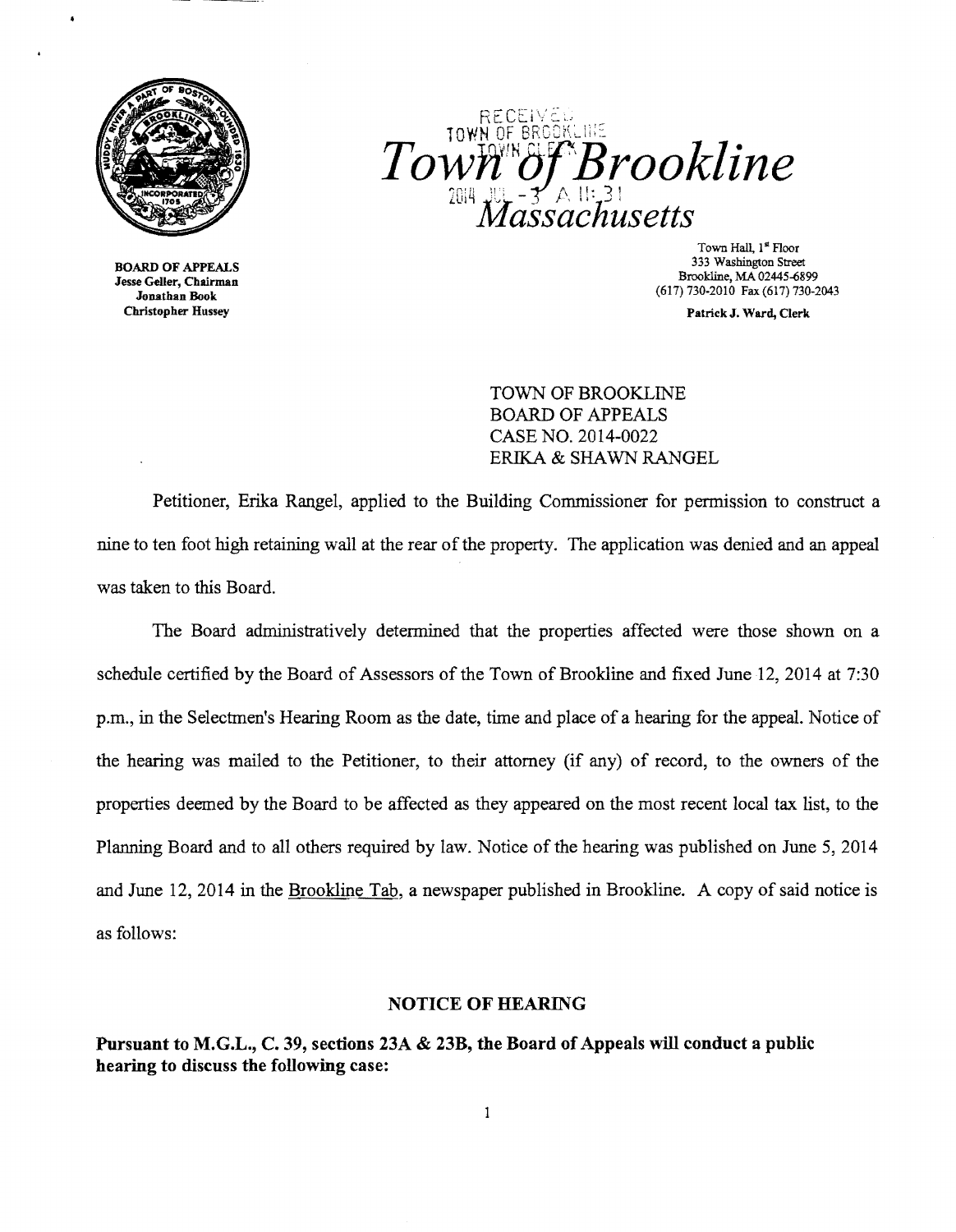Petitioner: ERIKA RANGEL Owner: SHAWN & ERIKA RANGEL Location of Premises: 55 SHAW ROAD Date of Hearing: JUNE 12, 2014 Time of Hearing: 7:30 PM Place of Hearing: SELECTMEN'S 6TH FLOOR CONFERENCE ROOM

A public hearing will be held for a variance and/or a special permit from

- 1. Section 5.43: Exceptions to Yard and Setback Regulations
- 2. Section 5.60 Side Yard Requirements
- 3. Section 5.62: Fences and Terraces in the Side Yard
- 4. Section 5.70 Rear Yard Requirements
- 5. Section 5.74: Fences and Terraces in the Rear Yard

## of the Zoning By-Law to CONSTRUCT A RETAINING WALL APPROXIMATELY NINE FEET HIGH WITHIN THE REAR AND SIDEYARD SETBACK at 55 SHAW ROAD. Said Premises is located in a S-10 (Single-Family) Residence District.

*Hearings once opened, may be continued by the Chair to a date and time certain. No further notice will be mailed to abutters or advertised in the TAB. Questions regarding whether a hearing has been continued, or the date and time of any hearing may be directed to the Office of the Town Clerk at 617-730-2007 or check the meeting calendar at:www.brooklinema.gov.* 

The Town of Brookline does not discriminate on the basis of disability in admission to, access to, or *operations ofits programs, services or activities. Individuals who need auxiliary aids for effective communication in programs and services of the Town of Brookline are invited to make their needs known to Robert Sneirson, Town of Brookline, 11 Pierce Street, Brookline, MA 02445. Telephone: (617) 730-2328; TDD (617)-730-2327; or email at rsneirson@brooklinema.gov.* 

## Jesse Geller Jonathan Book Christopher Hussey

At the time and place specified in the notice, this Board held a public hearing. Present at the hearing was Chairman Mark G. Zuroff, and Board Members Christopher Hussey and Johanna Schneider. The case was presented by the attorney for the Petitioner, Robert L. Allen, Jr., Law Office of Robert L. Allen, Jr. LLP, 300 Washington Street, Second Floor, Brookline, Massachusetts 02445. Also in attendance was Erika Rangel, the petitioner and owner of the property located at 55 Shaw Road, and Ian Gleason, the Petitioner's contractor.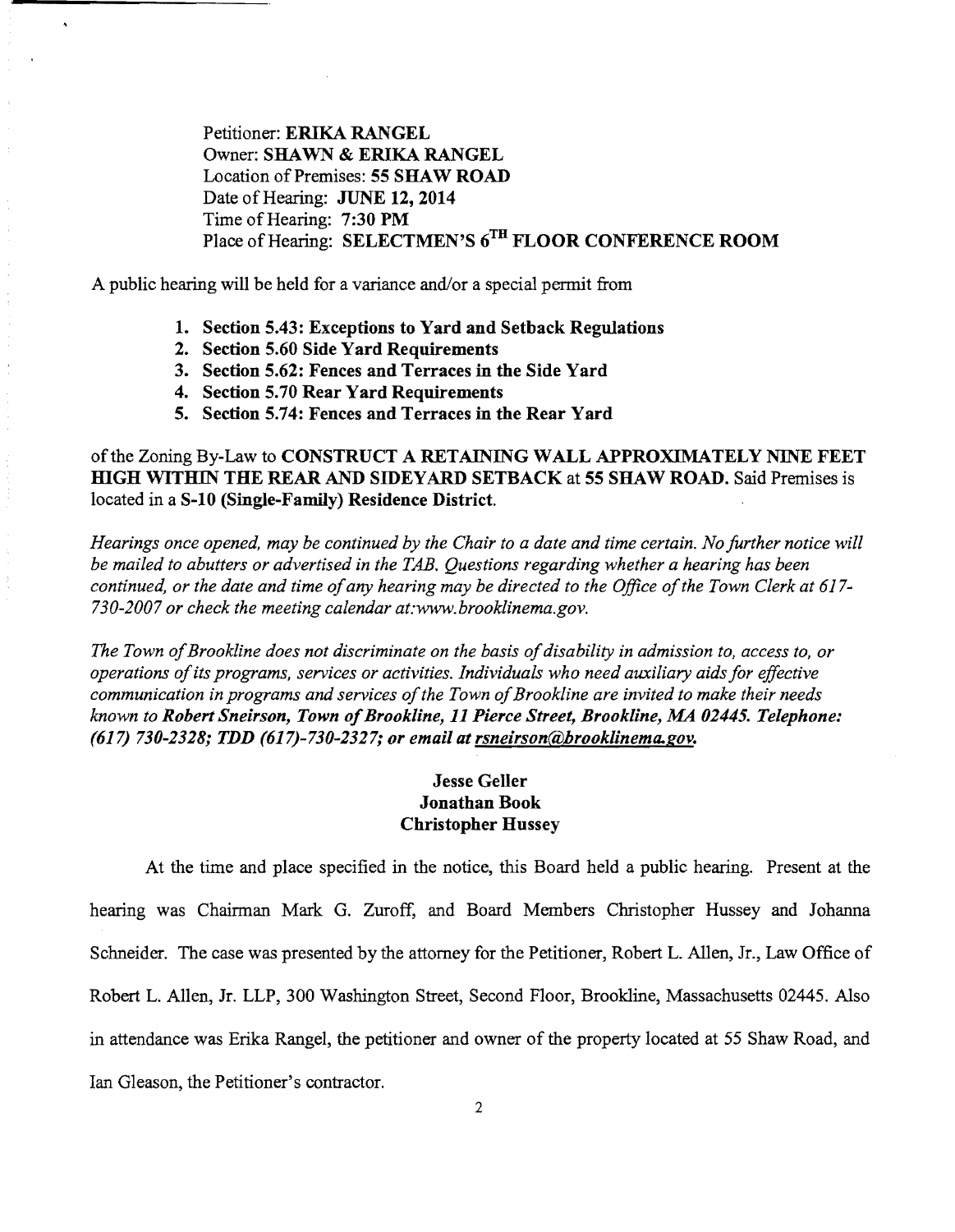Zoning Board of Appeals Chairman Mark G. Zuroff called the hearing to order at 7:30 p.m. Attorney Allen stated that the Petitioner proposes to construct a nine to ten foot high retaining wall at the rear of the property.

Attorney Allen presented to the Board a background of the Petitioner and the property, stating the following: 55 Shaw Road is a single family home built in 1930, located in South Brookline in an area that consists solely of single-family dwellings. Attorney Allen stated that the Petitioner wants to construct the retaining wall because there is a significant slope in the backyard and it will allow her young children to utilize the backyard for recreational purposes. Attorney Allen stated that the proposal is consistent with other homes in the neighborhood that have constructed retaining walls for the same purpose. Attorney Allen stated that the neighbors are in support of the proposal and the rear abutter that will be directly affected is in support. Attorney Allen stated that an anticipated benefit of constructing the retaining wall means the storm water will not run down the backyard onto the rear abutter's property anymore.

Attorney Allen discussed relief under Section 5.43, Section 5.60, Section 5.62, Section 5.70, and Section 5.74 of the Zoning By-Laws where a special permit is required under Section 9.05 of the Zoning By-Law. As for **Section 9.05**, (1) the specific site is an appropriate location because the property has a rear yard that slopes down significantly and the retaining wall will prevent storm-water run off into the rear abutter's yard; (2) there will be no adverse effect on the neighborhood because the retaining wall will be located in the rear yard, have no effect on the streets cape, and there are five letters of support from immediate abutters; (3) no nuisance or serious hazard to vehicles or pedestrians exist; (4) adequate and appropriate facilities will be provided for the proper operation and proposed use; and (5) development will have no effect on the supply on housing available for low and moderate income people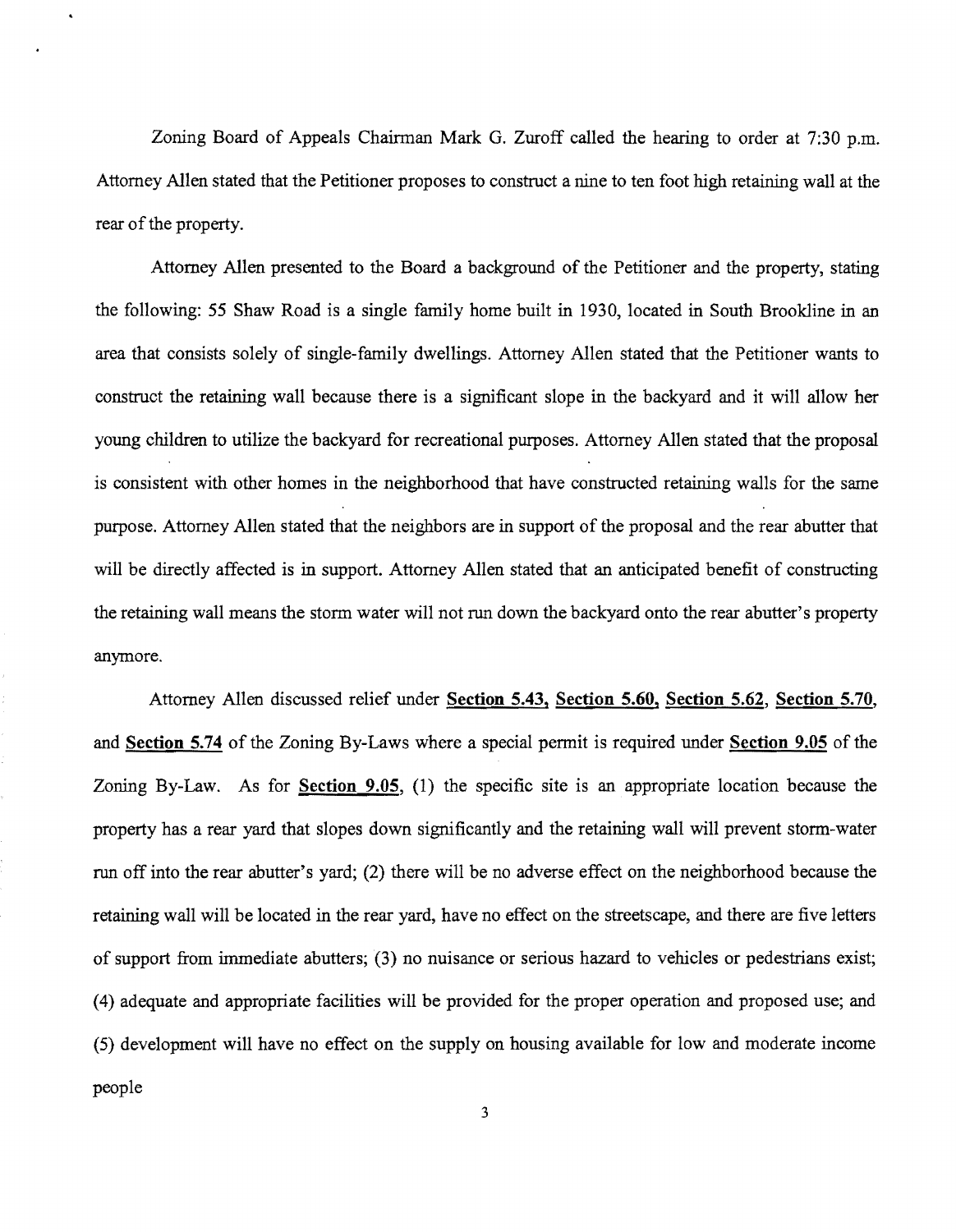Zoning Board of Appeals Member Christopher Hussey inquired if the retaining wall would fall within the Petitioner's property line. Attorney Allen stated that the wall will fall within the property line. Next, Board Member Hussey asked and about the nature of the counterbalancing amenities proposed to off set **Section 5.43** of the Zoning By-Laws. The Petitioner's contractor, Ian Gleeson, 112 Faneuil Street, Brighton, MA 02135, stated that a large pre-existing forsythia bush will serve as the counterbalancing amenity because it will screen the retaining wall from neighbors.

Zoning Board of Appeals Chairman Zuroff asked if there was anyone present who wished to speak in favor of this application. Joseph Makalusky, 61 Shaw Road, spoke in support of the proposal.

Zoning Board of Appeals Chairman Zuroff asked if there was anyone present who wished to speak in opposition to this application. No one spoke in opposition.

Timothy Richard, Planner for the Town of Brookline, delivered the findings of the Planning Board:

## FINDINGS:

- 1. **Section 5.43**  Exceptions to Yard and Setback Regulations
- 2. **Section 5.60**  Side Yard Requirements
- 3. **Section 5.62**  Fences and Terraces in the Side Yard
- 4. **Section 5.70**  Rear Yard Requirements
- 5. **Section 5.72**  Fences and Terraces in the Rear Yard

| <b>Height Requirements</b>       | Required | Proposed   | Relief           |
|----------------------------------|----------|------------|------------------|
| Side Yard Retaining Wall*        |          | $9' - 10'$ | Special Permit** |
| <b>Rear Yard Retaining Wall*</b> |          | $9' - 10'$ | Special Permit** |

 $\overline{\bullet}$ . The fence is over the allowed height of seven feet.

\*\* Under *Section 5.43*, the Board of Appeals may waive yard and setback requirements if a counterbalancing amenity is provided. The applicant is proposing to plant a row of evergreen trees as a counterbalancing amenity to screen the retaining wall from neighbors.

Mr. Richard stated that the Planning Board supports this proposal to construct a nine to ten foot

high retaining wall within the side and rear yard. Mr. Richard stated that the retaining wall allows the

property owner to have a usable rear yard. Mr. Richard stated that the nine foot high wall is necessary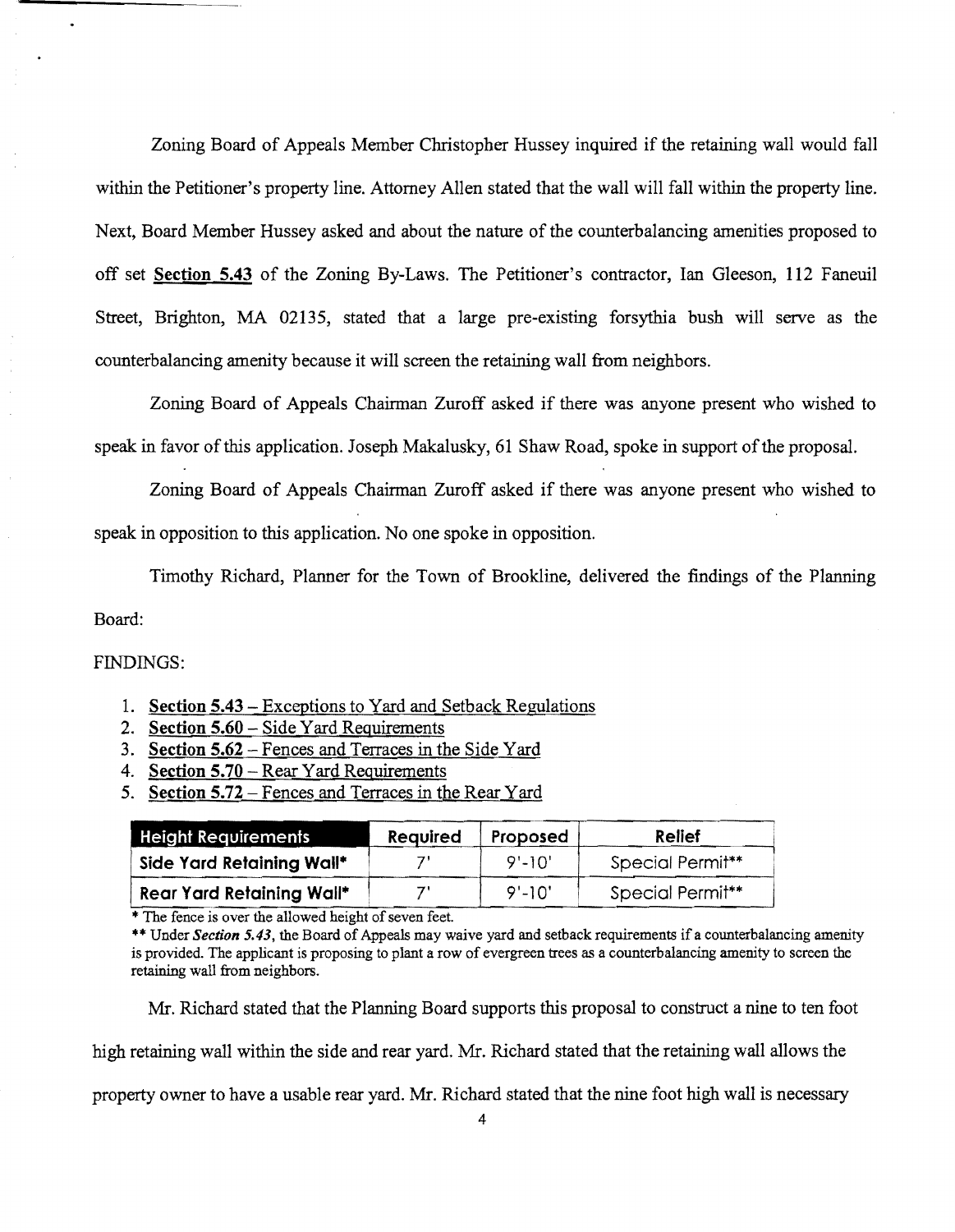due to the grade of the property in the rear. Mr. Richard stated that the Board recommends that the applicant install landscaping to screen the retaining wall to the greatest extent possible as a counterbalancing amenity required for a special pennit. Therefore, the Planning Board recommends approval of the plans by Peter Nolan & Associates, LLC., dated  $11/14/13$ , subject to the following conditions:

- 1. Prior to the issuance of a building permit, a final site plan and wall section details and materials shall be submitted to the Assistant Director of Regulatory Planning for review and approval.
- 2. Prior to the issuance of a building permit, a final landscaping plan, indicating all counterbalancing amenities, shall be submitted to the Assistant Director of Regulatory Planning for review and approval.
- 3. Prior to the issuance of a building permit, the applicant shall submit to the Building Commissioner for review and approval for conformance to the Board of Appeals decision: 1) a final site plan stamped and signed by a registered engineer or land surveyor; 2) final wall elevations; and 3) evidence that the Board of Appeals decision has been recorded at the Registry of Deeds.

The Chairman then called upon Michael Yanovitch, Chief Building Inspector, to deliver the comments of the Building Department. Mr. Yanovitch, stated that the Building Department had no objections to the relief sought under this application.

In deliberation, Zoning Board of Appeals Member Johanna Schneider stated that she was in support of the relief requested. Zoning Board of Appeals Member Hussey stated support of the relief requested. Zoning Board of Appeals Chairman Zuroff stated that he was in support of the relief requested.

The Board then detennined, by unanimous vote that the requirements for a special permit for Sections 5.43; 5.60; 5.62; 5.70; and Section 5.74 of the Zoning By-Laws were met. The Board made the following specific findings pursuant to said Section 9.05:

a. The specific site is an appropriate location for such a use, structure, or condition.